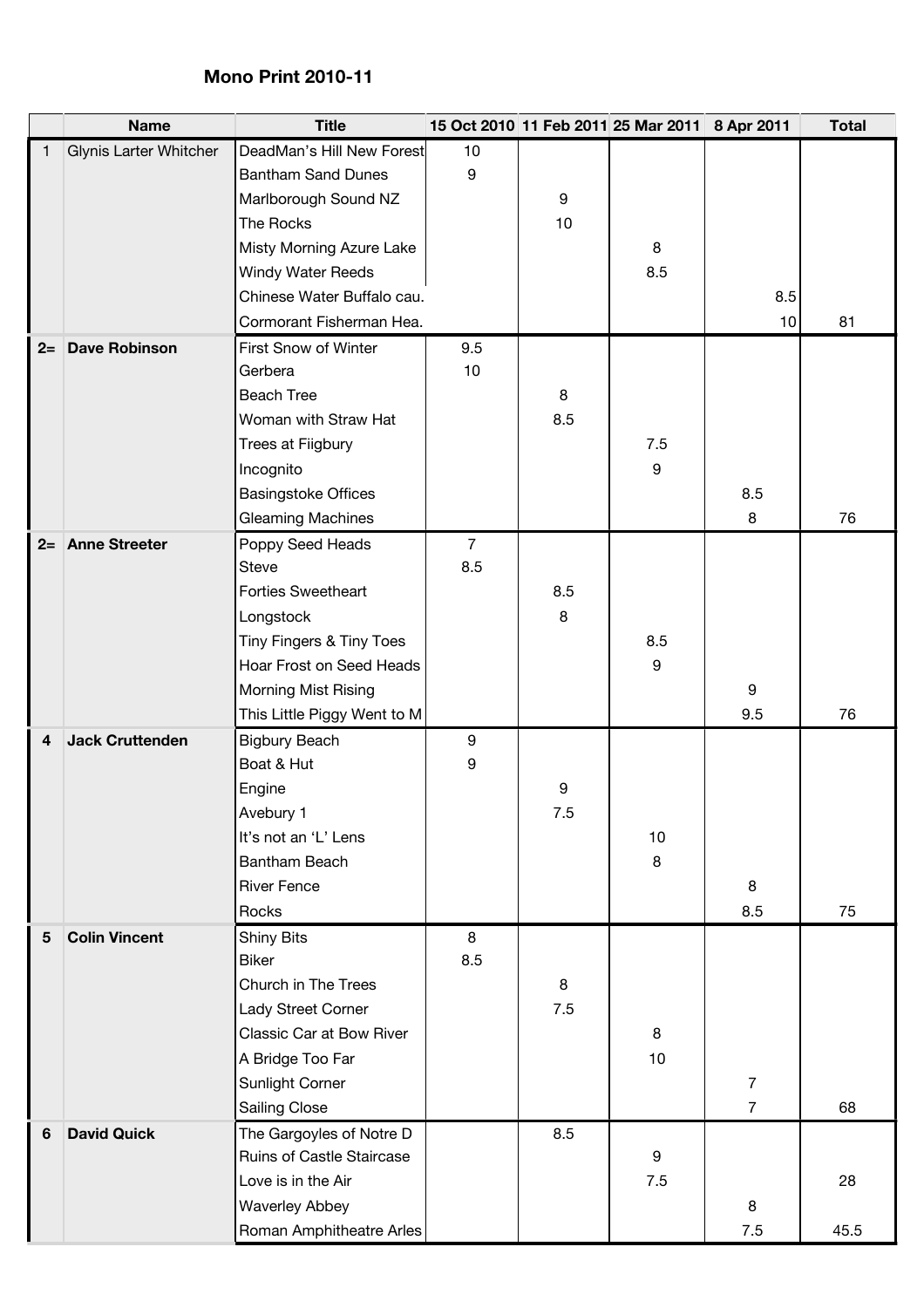|   | <b>Name</b>        | <b>Title</b>    |     |     | 15 Oct 2010 11 Feb 2011 25 Mar 2011 8 Apr 2011 | <b>Total</b> |
|---|--------------------|-----------------|-----|-----|------------------------------------------------|--------------|
| 7 | <b>Roger Milam</b> | Harry North     | 8   |     |                                                |              |
|   |                    | Recycling       | 8.5 |     |                                                | 18.5         |
| 8 | Jane Perryman      | Casks           |     |     |                                                |              |
|   |                    | Allotment Tap   | 8.5 |     |                                                | 17.5         |
| 9 | <b>Jim Duthie</b>  | St Paul's Steps |     | 7.5 |                                                |              |
|   |                    | Preacher        |     | 7   |                                                | 16.5         |
|   |                    |                 |     |     |                                                |              |
|   |                    |                 |     |     |                                                |              |
|   |                    |                 |     |     |                                                |              |
|   |                    |                 |     |     |                                                |              |
|   |                    |                 |     |     |                                                |              |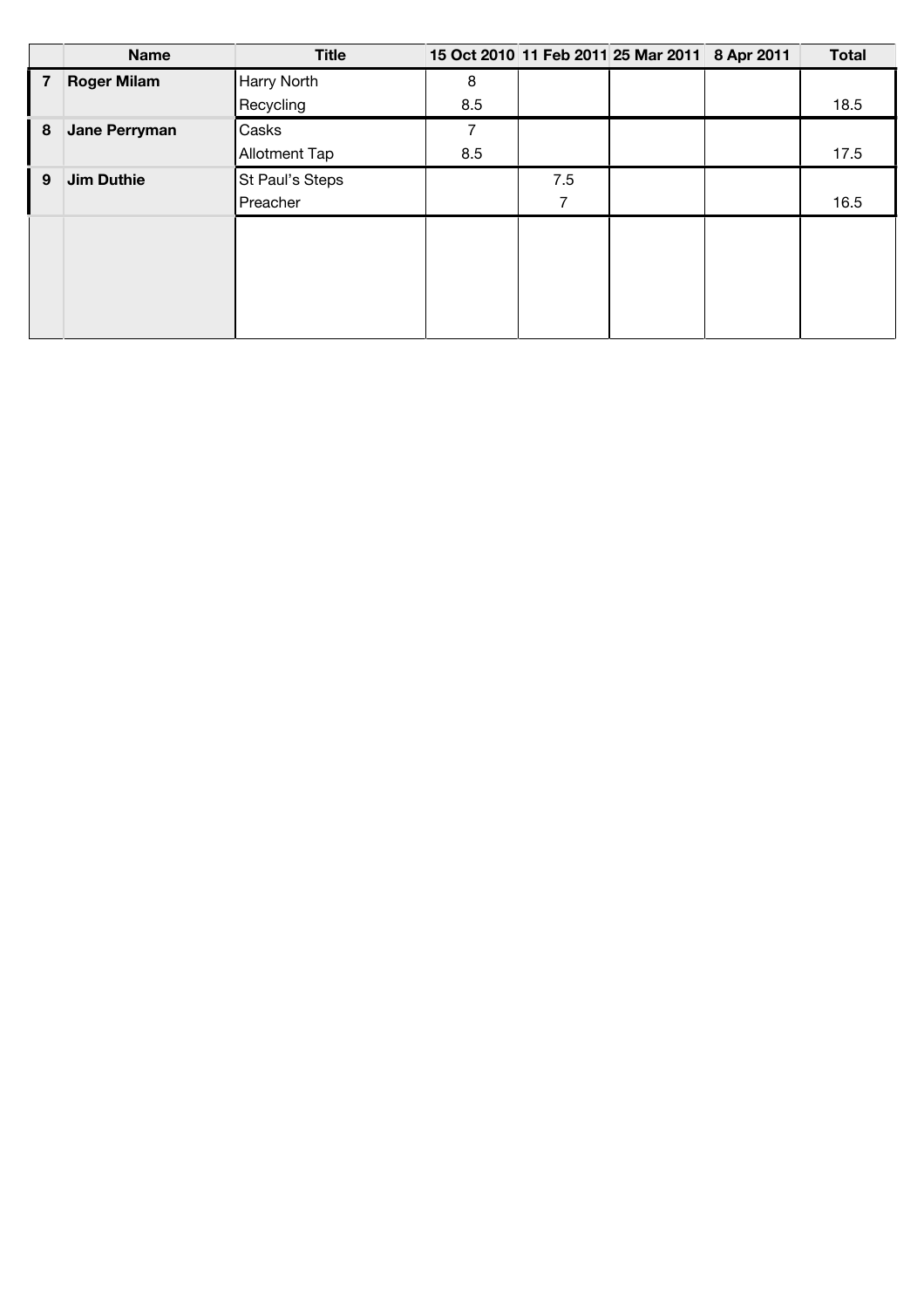|                         | <b>Name</b>            |  |
|-------------------------|------------------------|--|
| $\mathbf{1}$            | Glynis Larter Whitcher |  |
| $2=$                    | <b>Dave Robinson</b>   |  |
|                         | 2= Anne Streeter       |  |
| $\overline{\mathbf{4}}$ | <b>Jack Cruttenden</b> |  |
| 5                       | <b>Colin Vincent</b>   |  |
| 6                       | <b>David Quick</b>     |  |